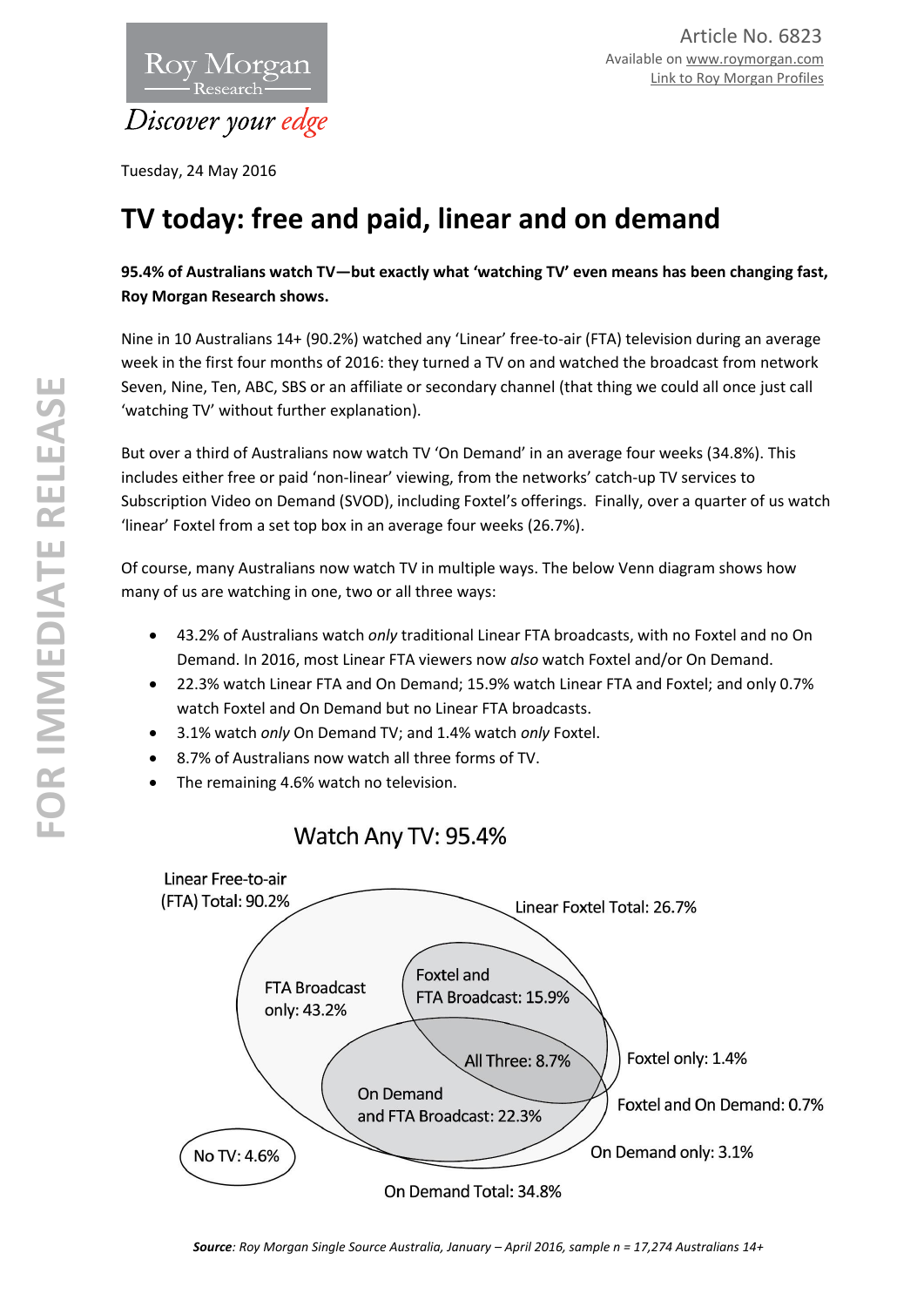

### **Tim Martin, General Manager – Media, Roy Morgan Research, says:**

*"Since early 2015 we have been measuring with greater detail than ever before the incremental audience reach, overlap and exclusive watching of On Demand and streaming audiences.* 

*"Now, for the first time in the Australian market Roy Morgan is able to compare and contrast the size and reach of each of FTA terrestrial television and On Demand TV including Netflix, Stan, Presto, Foxtel Go, Foxtel Play.*

*"This provides some really interesting insights which will be useful for broadcasters and cross platform media owners as the media landscape continues to fragment. One such insight is more people collectively watch any form of On Demand than watch Foxtel through the Set Top Box.*

*"Roy Morgan recentl[y announced](http://roymorgan.com.au/findings/6796-roy-morgan-launching-new-cross-device-audience-data-may-2016-201605050333) enhancements to its system of media measurement. The new data will transform how publishers, advertisers and media agencies understand and measure online behaviour. Underpinning the data is 'gold standard' research, using a probabilistic sample recruited face-to-face – simply the only way to produce results that can be reliably projected to the total population. This research is supplemented by machine based online data collected via software, as well as data collected from digital pixels placed on websites.* 

*"This approach now captures online media visitation across all platforms, operating systems and devices to generate the most accurate and comprehensive view of online behaviour in Australia."*

## **To learn more about Roy Morgan's media data call** (**+61) (3) 9224 5309 or email [askroymorgan@roymorgan.com](mailto:askroymorgan@roymorgan.com)**

#### **Please click on this link to the [Roy Morgan Online Store](http://www.roymorganonlinestore.com/)**

#### **About Roy Morgan Research**

Roy Morgan Research is the largest independent Australian research company, with offices throughout Australia, as well as in Indonesia, the United States and the United Kingdom. A full service research organisation specialising in omnibus and syndicated data, Roy Morgan Research has over 70 years' experience in collecting objective, independent information on consumers.

#### **Margin of Error**

The margin of error to be allowed for in any estimate depends mainly on the number of interviews on which it is based. Margin of error gives indications of the likely range within which estimates would be 95% likely to fall, expressed as the number of percentage points above or below the actual estimate. Allowance for design effects (such as stratification and weighting) should be made as appropriate.

| Sample Size | <b>Percentage Estimate</b> |            |            |           |  |
|-------------|----------------------------|------------|------------|-----------|--|
|             | 40%-60%                    | 25% or 75% | 10% or 90% | 5% or 95% |  |
| 5,000       | ±1.4                       | ±1.2       | ±0.8       | ±0.6      |  |
| 7,500       | ±1.1                       | ±1.0       | ±0.7       | ±0.5      |  |
| 10,000      | ±1.0                       | ±0.9       | ±0.6       | ±0.4      |  |
| 20,000      | ±0.7                       | ±0.6       | ±0.4       | ±0.3      |  |